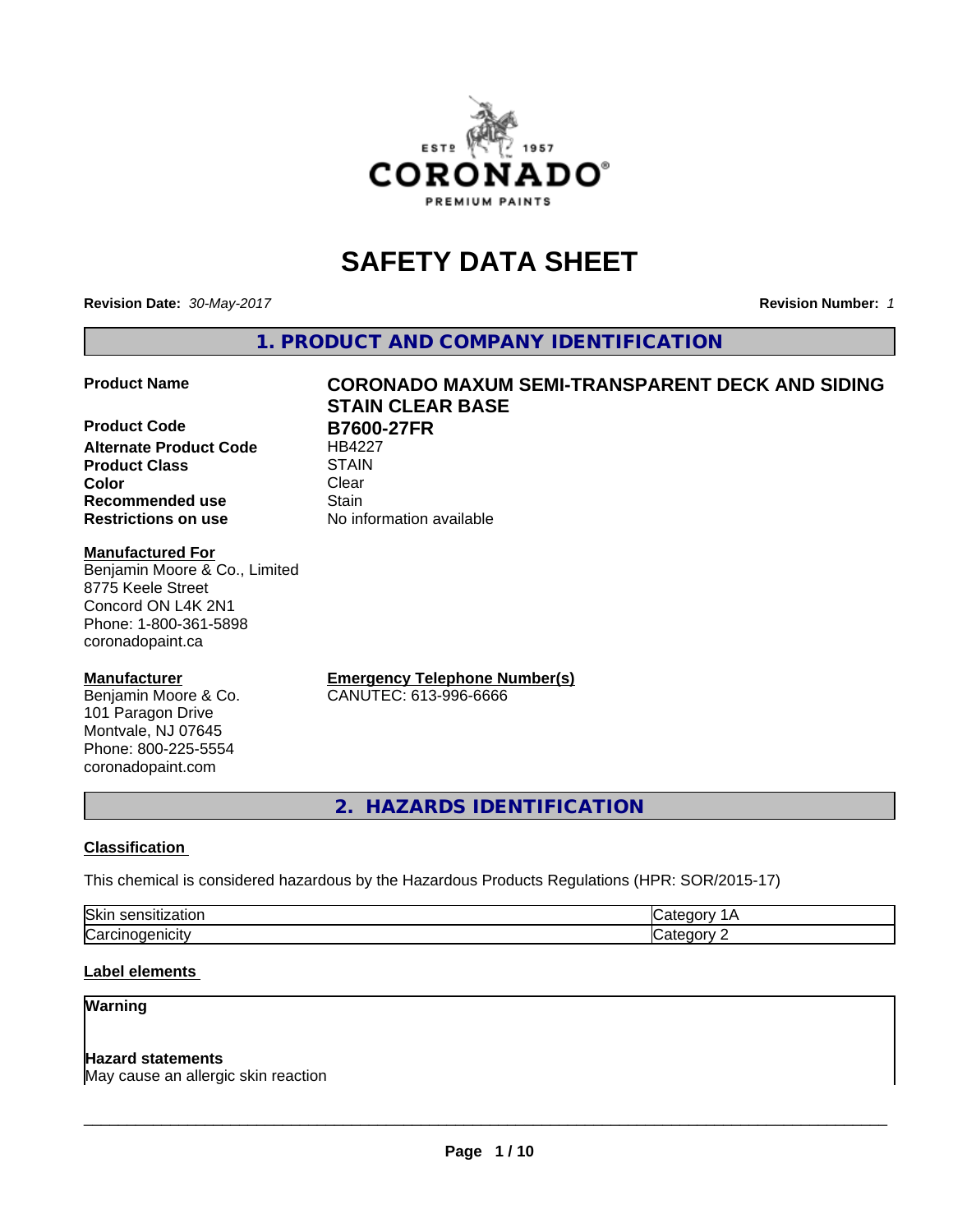## \_\_\_\_\_\_\_\_\_\_\_\_\_\_\_\_\_\_\_\_\_\_\_\_\_\_\_\_\_\_\_\_\_\_\_\_\_\_\_\_\_\_\_\_\_\_\_\_\_\_\_\_\_\_\_\_\_\_\_\_\_\_\_\_\_\_\_\_\_\_\_\_\_\_\_\_\_\_\_\_\_\_\_\_\_\_\_\_\_\_\_\_\_ **B7600-27FR** - **CORONADO MAXUM SEMI-TRANSPARENT DECK AND SIDING STAIN CLEAR BASE**

Suspected of causing cancer



**Odor** little or no odor

#### **Precautionary Statements - Prevention**

Obtain special instructions before use Do not handle until all safety precautions have been read and understood Use personal protective equipment as required Avoid breathing dust/fume/mist/vapors/spray Contaminated work clothing should not be allowed out of the workplace Wear protective gloves

#### **Precautionary Statements - Response**

If exposed or concerned get medical attention **Skin**

If on skin wash with plenty of soap and water If skin irritation or rash occurs get medical attention Wash contaminated clothing before reuse

#### **Precautionary Statements - Storage**

Store locked up

#### **Precautionary Statements - Disposal**

Dispose of contents/container to an approved waste disposal plant

#### **Other information**

1.4% of the mixture consists of ingredient(s) of unknown toxicity

## **3. COMPOSITION INFORMATION ON COMPONENTS**

| <b>Chemical Name</b>                               | <b>CAS-No</b> | Weight % (max) |
|----------------------------------------------------|---------------|----------------|
| Propylene glycol                                   | $57 - 55 - 6$ | $-5\%$         |
| Poly(oxy-1,2-ethanediyl),                          | 104810-48-2   | $0.1 - 0.25%$  |
| alpha.-[3-[3-(2H-benzotriazol-2-yl)-5-(1,1-dimeth. |               |                |
| ylethyl)-4-hydroxyphenyl]-1-oxopropyl]-.omega.-h   |               |                |
| vdroxv-                                            |               |                |
| Decanedioic acid,                                  | 41556-26-7    | $0.1 - 0.25%$  |
| bis(1,2,2,6,6-pentamethyl-4-piperidinyl) ester     |               |                |
| Poly(oxy-1,2-ethanediyl),                          | 104810-47-1   | $0.1 - 0.25%$  |
| .alpha.-[3-[3-(2H-benzotriazol-2-yl)-5-(1,1-dimeth |               |                |
| ylethyl)-4-hydroxyphenyl]-1-oxopropyl]-.omega.-[   |               |                |
| 3-[3-(2H-benzotriazol-2-yl)-5-(1,1-dimethylethyl)- |               |                |
| 4-hydroxyphenyl]-1-oxoprop                         |               |                |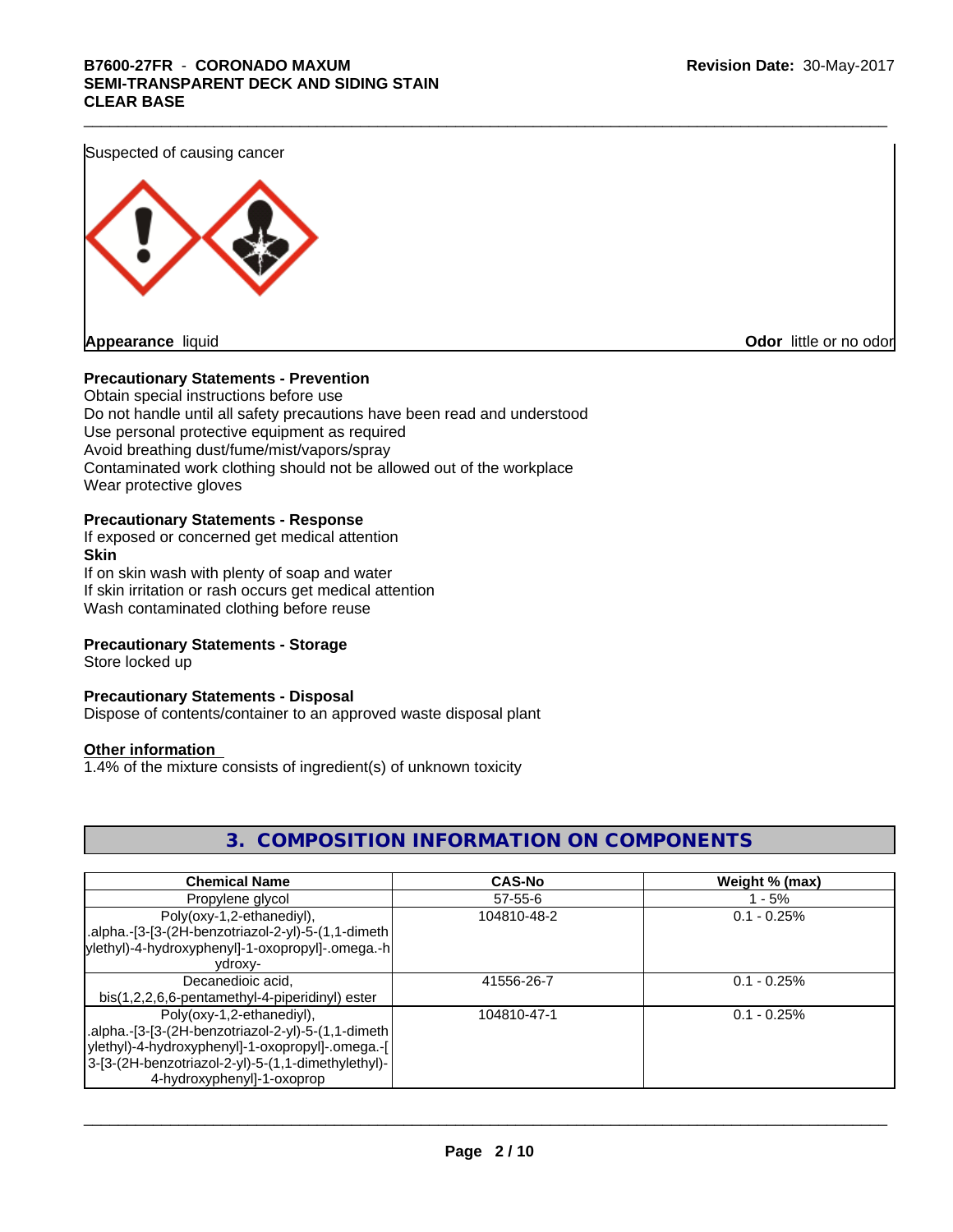## \_\_\_\_\_\_\_\_\_\_\_\_\_\_\_\_\_\_\_\_\_\_\_\_\_\_\_\_\_\_\_\_\_\_\_\_\_\_\_\_\_\_\_\_\_\_\_\_\_\_\_\_\_\_\_\_\_\_\_\_\_\_\_\_\_\_\_\_\_\_\_\_\_\_\_\_\_\_\_\_\_\_\_\_\_\_\_\_\_\_\_\_\_ **B7600-27FR** - **CORONADO MAXUM SEMI-TRANSPARENT DECK AND SIDING STAIN CLEAR BASE**

| <br>Jrea<br>.√.N-dimeth∨'.<br>ohenvI)-N<br>nlor <sup>,</sup><br>N-<br>$\overline{\phantom{a}}$<br>. .<br>ິ<br>ישט | -<br><b>000</b><br>-4<br>$\sim$ $\sim$ $\sim$<br>טעי | $\Omega$  |  |
|-------------------------------------------------------------------------------------------------------------------|------------------------------------------------------|-----------|--|
| odecanoatr<br>iualt<br>uudi "<br>U<br>-                                                                           | ້                                                    | 2E0I<br>. |  |

|                                        | 4. FIRST AID MEASURES                                                                                                                                                                                                                  |
|----------------------------------------|----------------------------------------------------------------------------------------------------------------------------------------------------------------------------------------------------------------------------------------|
| <b>General Advice</b>                  | No hazards which require special first aid measures.                                                                                                                                                                                   |
| <b>Eye Contact</b>                     | Rinse thoroughly with plenty of water for at least 15<br>minutes and consult a physician.                                                                                                                                              |
| <b>Skin Contact</b>                    | Wash off immediately with soap and plenty of water while<br>removing all contaminated clothes and shoes. If skin<br>irritation persists, call a physician. Wash clothing before<br>reuse. Destroy contaminated articles such as shoes. |
| <b>Inhalation</b>                      | Move to fresh air. If symptoms persist, call a physician.                                                                                                                                                                              |
| Ingestion                              | Clean mouth with water and afterwards drink plenty of<br>water. Consult a physician if necessary.                                                                                                                                      |
| <b>Most Important Symptoms/Effects</b> | May cause allergic skin reaction.                                                                                                                                                                                                      |
| <b>Notes To Physician</b>              | Treat symptomatically.                                                                                                                                                                                                                 |

**5. FIRE-FIGHTING MEASURES**

| <b>Suitable Extinguishing Media</b>                                                          | Use extinguishing measures that are appropriate to local<br>circumstances and the surrounding environment.                                   |
|----------------------------------------------------------------------------------------------|----------------------------------------------------------------------------------------------------------------------------------------------|
| <b>Protective Equipment And Precautions For</b><br><b>Firefighters</b>                       | As in any fire, wear self-contained breathing apparatus<br>pressure-demand, MSHA/NIOSH (approved or equivalent)<br>and full protective gear. |
| <b>Specific Hazards Arising From The Chemical</b>                                            | Closed containers may rupture if exposed to fire or<br>extreme heat.                                                                         |
| <b>Sensitivity To Mechanical Impact</b>                                                      | No.                                                                                                                                          |
| <b>Sensitivity To Static Discharge</b>                                                       | No.                                                                                                                                          |
| <b>Flash Point Data</b><br>Flash Point (°F)<br>Flash Point (°C)<br><b>Flash Point Method</b> | Not applicable<br>Not applicable<br>Not applicable                                                                                           |
| <b>Flammability Limits In Air</b>                                                            |                                                                                                                                              |
| <b>Lower Explosion Limit</b><br><b>Upper Explosion Limit</b>                                 | Not applicable<br>Not applicable                                                                                                             |
|                                                                                              |                                                                                                                                              |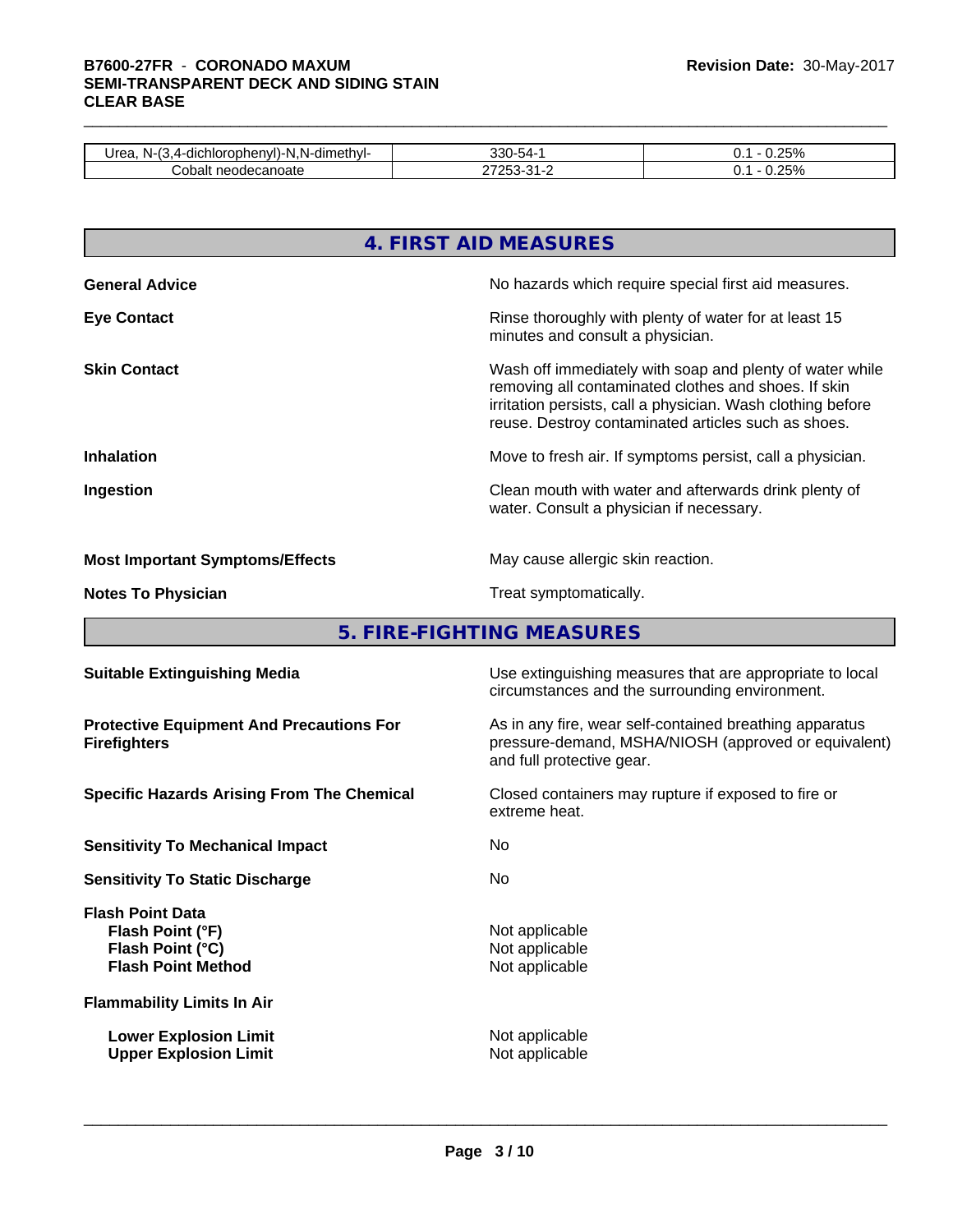## **NFPA Health:** 1 **Flammability:** 0 **Instability:** 0 **Special:** Not Applicable

#### **NFPA Legend**

- 0 Not Hazardous
- 1 Slightly
- 2 Moderate
- 3 High
- 4 Severe

*The ratings assigned are only suggested ratings, the contractor/employer has ultimate responsibilities for NFPA ratings where this system is used.*

*Additional information regarding the NFPA rating system is available from the National Fire Protection Agency (NFPA) at www.nfpa.org.*

#### **6. ACCIDENTAL RELEASE MEASURES**

**Personal Precautions Avoid contact with skin, eyes and clothing. Ensure** Avoid contact with skin, eyes and clothing. Ensure adequate ventilation.

**Other Information Discription Prevent further leakage or spillage if safe to do so.** 

**Environmental Precautions** See Section 12 for additional Ecological Information.

**Methods For Clean-Up Example 20 All 20 All 20 All 20 All 20 All 20 All 20 All 20 All 20 All 20 All 20 All 20 All 20 All 20 All 20 All 20 All 20 All 20 All 20 All 20 All 20 All 20 All 20 All 20 All 20 All 20 All 20 All 2** shovel into suitable containers for disposal.

## **7. HANDLING AND STORAGE**

**Handling Handling Avoid contact with skin, eyes and clothing. Avoid breathing** vapors, spray mists or sanding dust. In case of insufficient ventilation, wear suitable respiratory equipment.

**Storage Keep container tightly closed.** Keep out of the reach of children.

**Incompatible Materials** Nointernal Compatible Materials

 $\overline{\phantom{a}}$  ,  $\overline{\phantom{a}}$  ,  $\overline{\phantom{a}}$  ,  $\overline{\phantom{a}}$  ,  $\overline{\phantom{a}}$  ,  $\overline{\phantom{a}}$  ,  $\overline{\phantom{a}}$  ,  $\overline{\phantom{a}}$  ,  $\overline{\phantom{a}}$  ,  $\overline{\phantom{a}}$  ,  $\overline{\phantom{a}}$  ,  $\overline{\phantom{a}}$  ,  $\overline{\phantom{a}}$  ,  $\overline{\phantom{a}}$  ,  $\overline{\phantom{a}}$  ,  $\overline{\phantom{a}}$ 

## **8. EXPOSURE CONTROLS/PERSONAL PROTECTION**

#### **Exposure Limits**

*No exposure limits have been established for this product.*

| <b>Chemical Name</b>             | ACGIH             | Alberta           | <b>British Columbia</b> | Ontario            | Quebec                      |
|----------------------------------|-------------------|-------------------|-------------------------|--------------------|-----------------------------|
| Propylene glycol                 | N/E               | N/E               | N/E                     | 10 mg/m $3$ - TWA  | N/E                         |
|                                  |                   |                   |                         | 50 ppm - TWA       |                             |
|                                  |                   |                   |                         | 155 mg/m $3$ - TWA |                             |
| Urea.                            | 10 mg/m $3$ - TWA | 10 mg/m $3$ - TWA | 10 mg/m $3$ - TWA       | 10 mg/m $3$ - TWA  | $10 \text{ mg/m}^3$ - TWAEV |
| $N-(3,4$ -dichlorophenyl)-N,N-di |                   |                   |                         |                    |                             |
| methyl-                          |                   |                   |                         |                    |                             |

#### **Legend**

ACGIH - American Conference of Governmental Industrial Hygienists

Alberta - Alberta Occupational Exposure Limits

British Columbia - British Columbia Occupational Exposure Limits

Ontario - Ontario Occupational Exposure Limits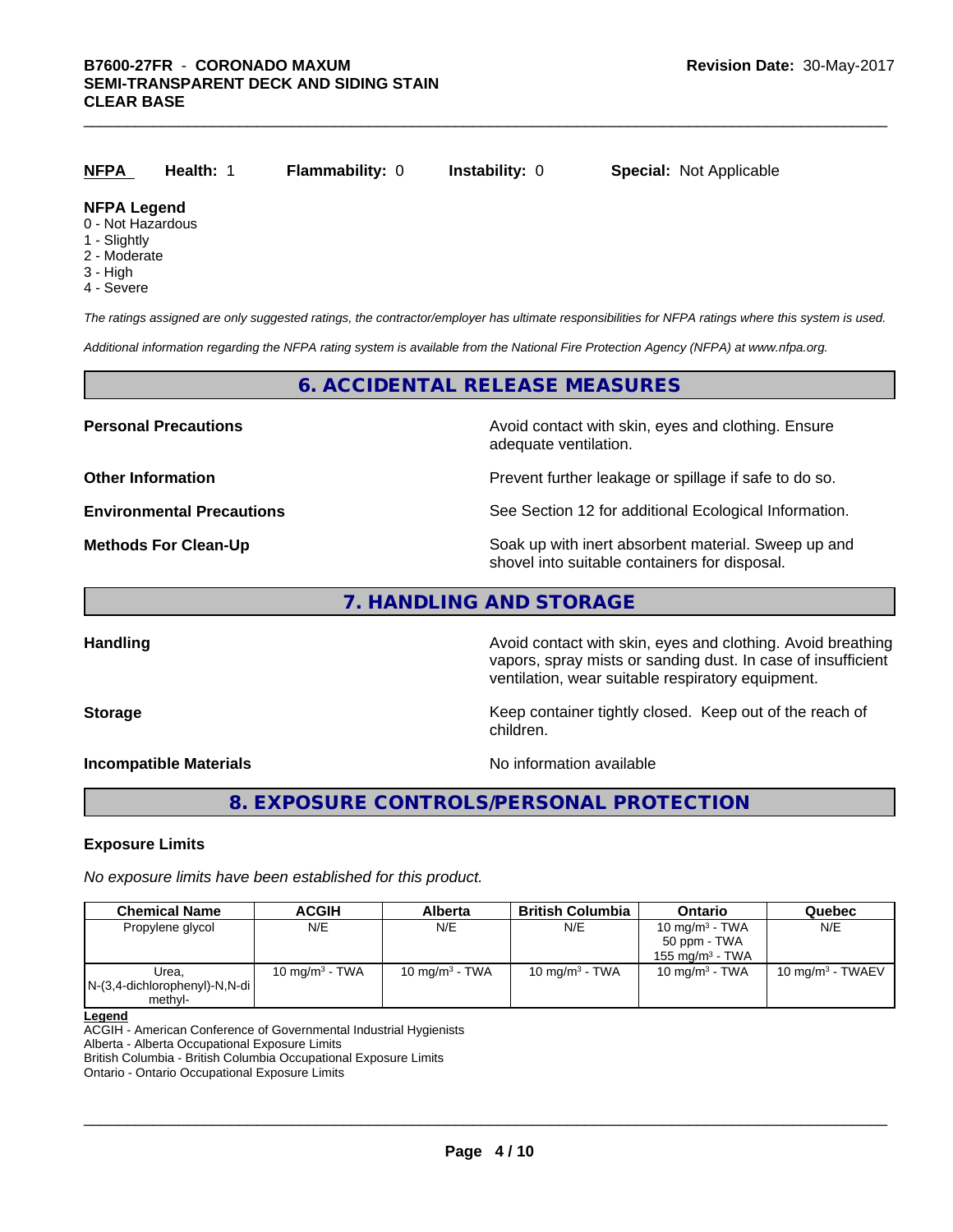Quebec - Quebec Occupational Exposure Limits N/E - Not established

**Personal Protective Equipment**

**Engineering Measures Ensure** Ensure adequate ventilation, especially in confined areas.

**Eye/Face Protection** Safety glasses with side-shields. **Skin Protection Protection Protective gloves and impervious clothing. Respiratory Protection In case of insufficient ventilation wear suitable respiratory** equipment.

**Hygiene Measures Avoid contact with skin, eyes and clothing. Remove and Hygiene Measures** and clothing. Remove and wash contaminated clothing before re-use. Wash thoroughly after handling.

#### **9. PHYSICAL AND CHEMICAL PROPERTIES**

**Appearance** liquid **Odor** little or no odor **Odor Threshold No information available No information available Density (Ibs/gal)** 8.5 - 8.6 **Specific Gravity** 1.01 - 1.03 **pH** No information available **Viscosity (cps)** No information available **Solubility No information available No information available Water Solubility No information available No information available Evaporation Rate Evaporation Rate No information available Vapor Pressure** No information available **Vapor Density Vapor Density No information available Wt. % Solids** 20 - 30 **Vol. % Solids** 15 - 25 **Wt. % Volatiles** 70 - 80 **Vol. % Volatiles** 75 - 85 **VOC Regulatory Limit (g/L)** <250 **Boiling Point (°F)** 212 **Boiling Point (°C)** 100 **Freezing Point (°F)** 32 **Freezing Point (°C)** 0 **Flash Point (°F)** Not applicable **Flash Point (°C)** Not applicable **Flash Point Method** Not applicable **Flammability (solid, gas)** Not applicable **Upper Explosion Limit** Not applicable **Lower Explosion Limit Contract Contract Contract Contract Contract Contract Contract Contract Contract Contract Contract Contract Contract Contract Contract Contract Contract Contract Contract Contract Contract Contract Autoignition Temperature (°F)** No information available **Autoignition Temperature (°C)** No information available **Decomposition Temperature (°F)** No information available **Decomposition Temperature (°C)** No information available **Partition Coefficient (n-octanol/water)** No information available

## **10. STABILITY AND REACTIVITY**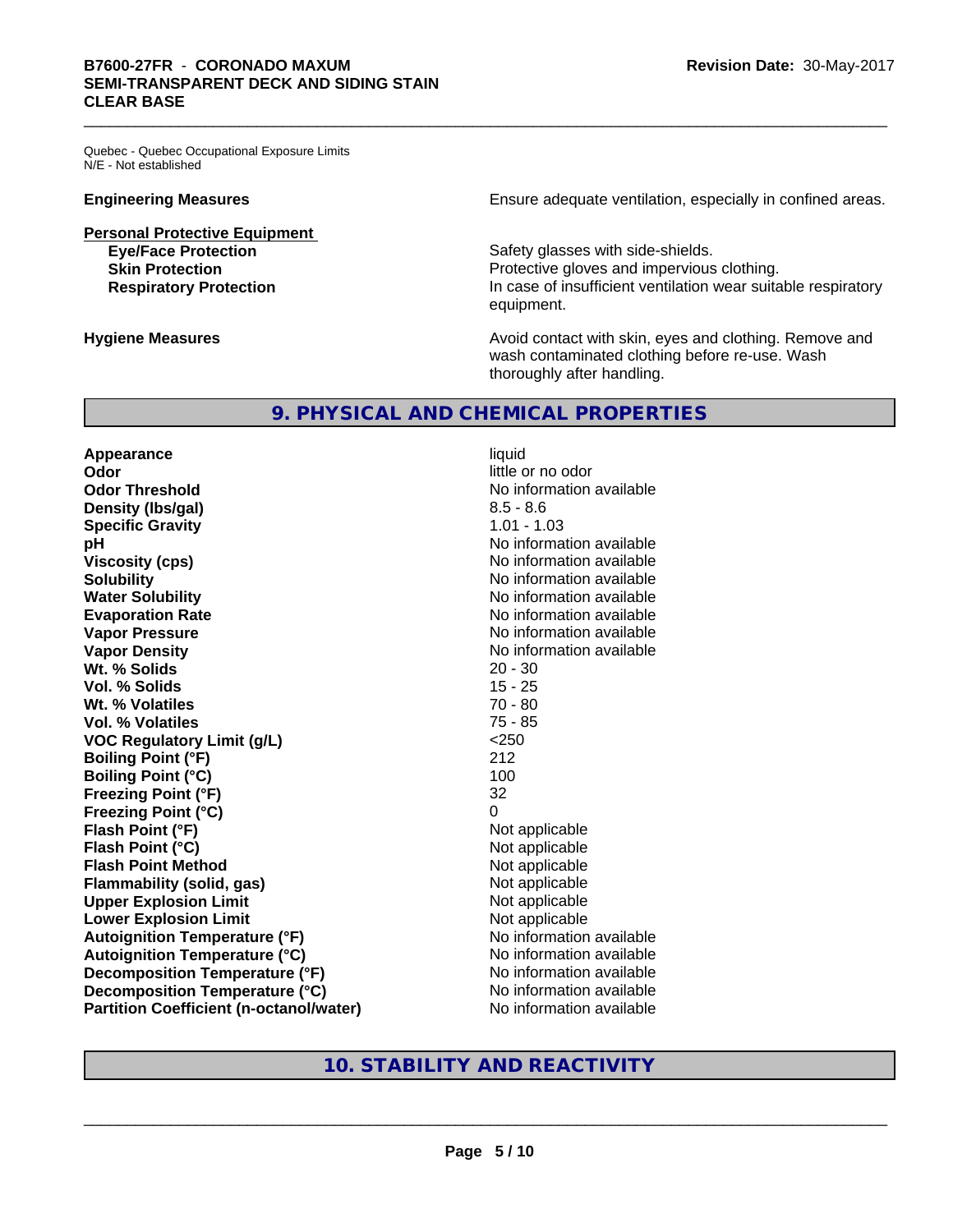| <b>Reactivity</b>                         | Not Applicable                           |
|-------------------------------------------|------------------------------------------|
| <b>Chemical Stability</b>                 | Stable under normal conditions.          |
| <b>Conditions To Avoid</b>                | Prevent from freezing.                   |
| <b>Incompatible Materials</b>             | No materials to be especially mentioned. |
| <b>Hazardous Decomposition Products</b>   | None under normal use.                   |
| <b>Possibility Of Hazardous Reactions</b> | None under normal conditions of use.     |

## **11. TOXICOLOGICAL INFORMATION**

| <b>Product Information</b><br>Information on likely routes of exposure                     |                                                                                                                                                |
|--------------------------------------------------------------------------------------------|------------------------------------------------------------------------------------------------------------------------------------------------|
| <b>Principal Routes of Exposure</b>                                                        | Eye contact, skin contact and inhalation.                                                                                                      |
| <b>Acute Toxicity</b><br><b>Product Information</b>                                        | No information available                                                                                                                       |
| Information on toxicological effects                                                       |                                                                                                                                                |
| <b>Symptoms</b>                                                                            | No information available                                                                                                                       |
| Delayed and immediate effects as well as chronic effects from short and long-term exposure |                                                                                                                                                |
| Eye contact<br><b>Skin contact</b>                                                         | May cause slight irritation<br>Substance may cause slight skin irritation. Prolonged or<br>repeated contact may dry skin and cause irritation. |
| <b>Inhalation</b><br>Ingestion                                                             | May cause irritation of respiratory tract.<br>Ingestion may cause gastrointestinal irritation, nausea,<br>vomiting and diarrhea.               |
| Sensitization:<br><b>Neurological Effects</b><br><b>Mutagenic Effects</b>                  | May cause an allergic skin reaction.<br>No information available.<br>No information available.                                                 |
| <b>Reproductive Effects</b>                                                                | No information available.                                                                                                                      |
| <b>Developmental Effects</b><br><b>Target Organ Effects</b>                                | No information available.<br>No information available.                                                                                         |
| <b>STOT - single exposure</b>                                                              | No information available.                                                                                                                      |
| <b>STOT - repeated exposure</b><br>Other adverse effects                                   | No information available.<br>No information available.                                                                                         |
| <b>Aspiration Hazard</b>                                                                   | No information available.                                                                                                                      |
| <b>Numerical measures of toxicity</b>                                                      |                                                                                                                                                |
| <b>Unknown Acute Toxicty</b>                                                               | 1.4% of the mixture consists of ingredient(s) of unknown<br>toxicity                                                                           |
|                                                                                            |                                                                                                                                                |

**The following values are calculated based on chapter 3.1 of the GHS document**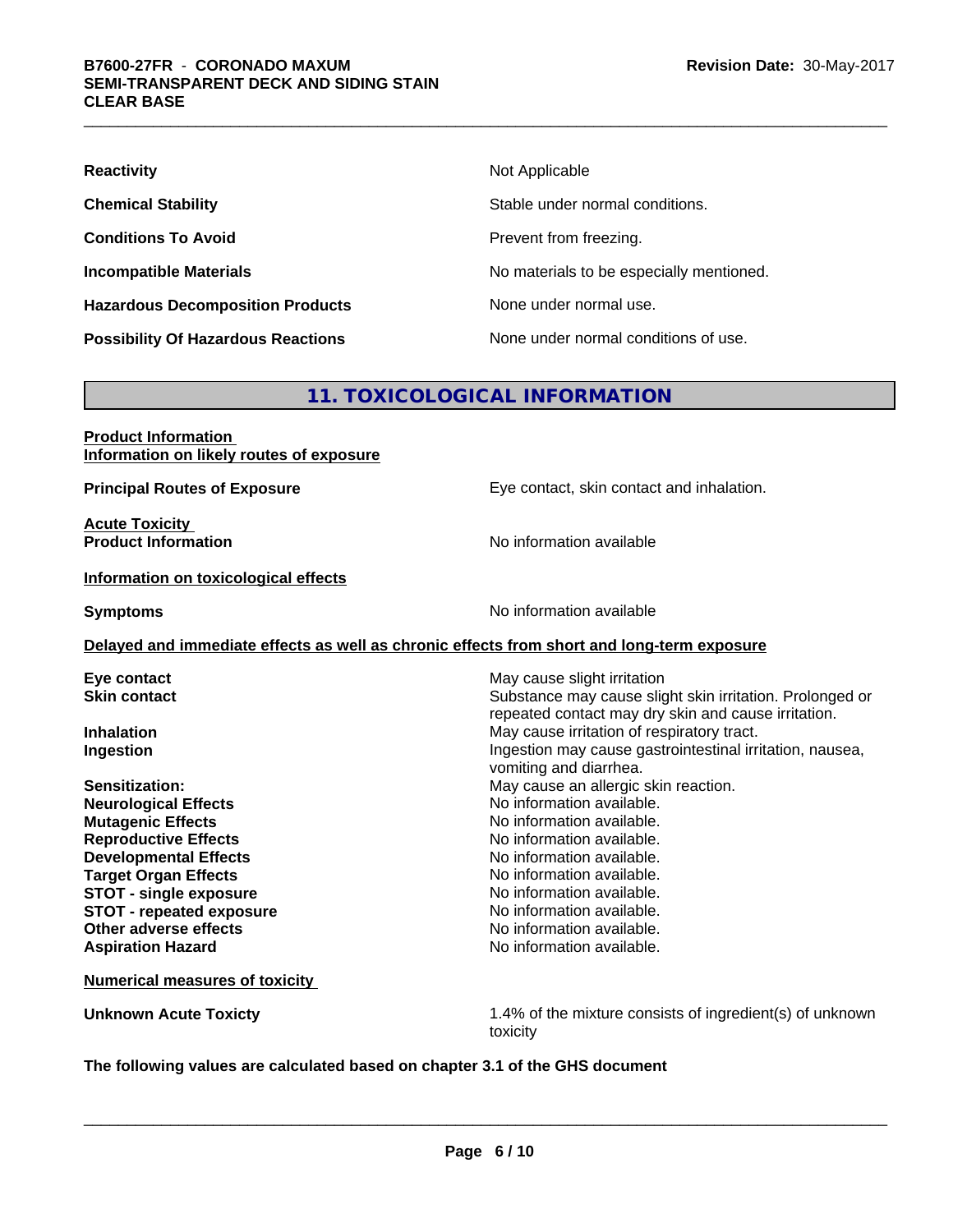#### **ATEmix (oral)** 685636 mg/kg **ATEmix (dermal)** 713061 mg/kg

#### **Component**

Propylene glycol LD50 Oral: 20000 mg/kg (Rat) LD50 Dermal: 20800 mg/kg (Rabbit) Poly(oxy-1,2-ethanediyl), .alpha.-[3-[3-(2H-benzotriazol-2-yl)-5-(1,1-dimethylethyl)-4-hydroxyphenyl]-1-oxopropyl]-.omega.-hydroxy- Sensitization:

May cause sensitization by skin contact Decanedioic acid, bis(1,2,2,6,6-pentamethyl-4-piperidinyl) ester Sensitization:

May cause sensitization by skin contact Poly(oxy-1,2-ethanediyl), .alpha.-[3-[3-(2H-benzotriazol-2-yl)-5-(1,1-dimethylethyl)-4-hydroxyphenyl]-1-oxopropyl]-.omega.-[3-[3-(2H-benzotriaz

ol-2-yl)-5-(1,1-dimethylethyl)-4-hydroxyphenyl]-1-oxoprop Sensitization:

May cause sensitization by skin contact

Urea, N-(3,4-dichlorophenyl)-N,N-dimethyl- LD50 Oral: 1017 mg/kg (Rat) LD50 Dermal: > 5000 mg/kg (Rat) Cobalt neodecanoate LD50 Oral: 3900 mg/kg (Rat)

#### **Chronic Toxicity**

#### **Carcinogenicity**

*The information below indicateswhether each agency has listed any ingredient as a carcinogen:.*

| <b>Chemical Name</b> | <b>IARC</b>                     | <b>NTP</b> |
|----------------------|---------------------------------|------------|
|                      | 2Β<br>Possible Human Carcinogen |            |
| Cobalt neodecanoate  |                                 |            |

• Cobalt and cobalt compounds are listed as possible human carcinogens by IARC (2B). However, there is inadequate evidence of the carcinogenicity of cobalt and cobalt compounds in humans.

**12. ECOLOGICAL INFORMATION**

#### **Ecotoxicity Effects**

The environmental impact of this product has not been fully investigated.

#### **Product Information**

#### **Acute Toxicity to Fish**

No information available

#### **Acute Toxicity to Aquatic Invertebrates**

No information available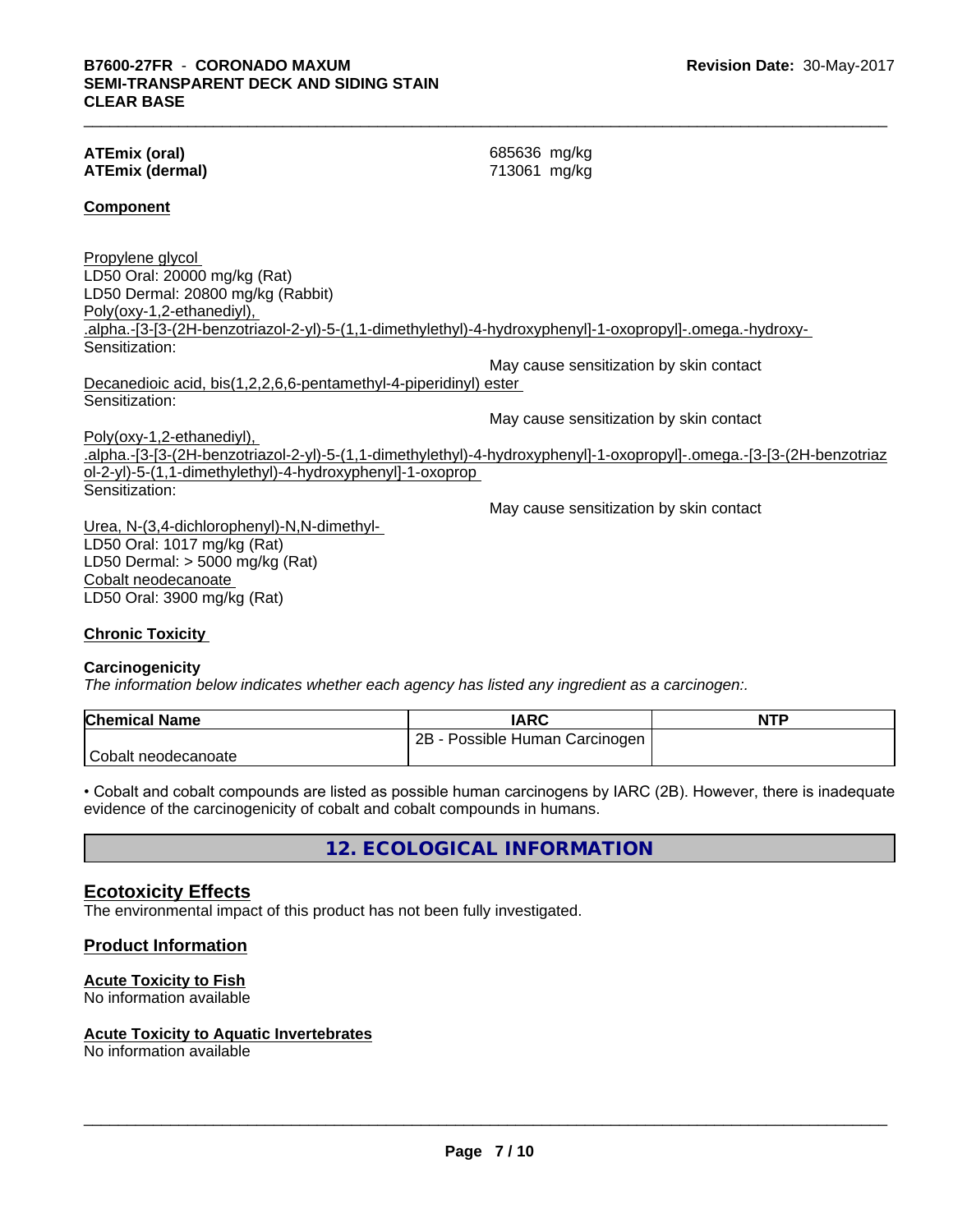#### **Acute Toxicity to Aquatic Plants**

No information available

#### **Persistence / Degradability**

No information available.

#### **Bioaccumulation / Accumulation**

No information available.

#### **Mobility in Environmental Media**

No information available.

#### **Ozone**

No information available

#### **Component**

#### **Acute Toxicity to Fish**

Propylene glycol LC50: 710 mg/L (Fathead Minnow - 96 hr.) Urea, N-(3,4-dichlorophenyl)-N,N-dimethyl- LC50: 3.5 mg/L (Rainbow Trout - 96 hr.)

#### **Acute Toxicity to Aquatic Invertebrates**

Propylene glycol EC50: > 10000 mg/L (Daphnia magna - 24 hr.)

#### **Acute Toxicity to Aquatic Plants**

No information available

### **13. DISPOSAL CONSIDERATIONS**

**Waste Disposal Method Dispose of in accordance with federal, state, provincial,** and local regulations. Local requirements may vary, consult your sanitation department or state-designated environmental protection agency for more disposal options.

### **14. TRANSPORT INFORMATION**

**TDG** Not regulated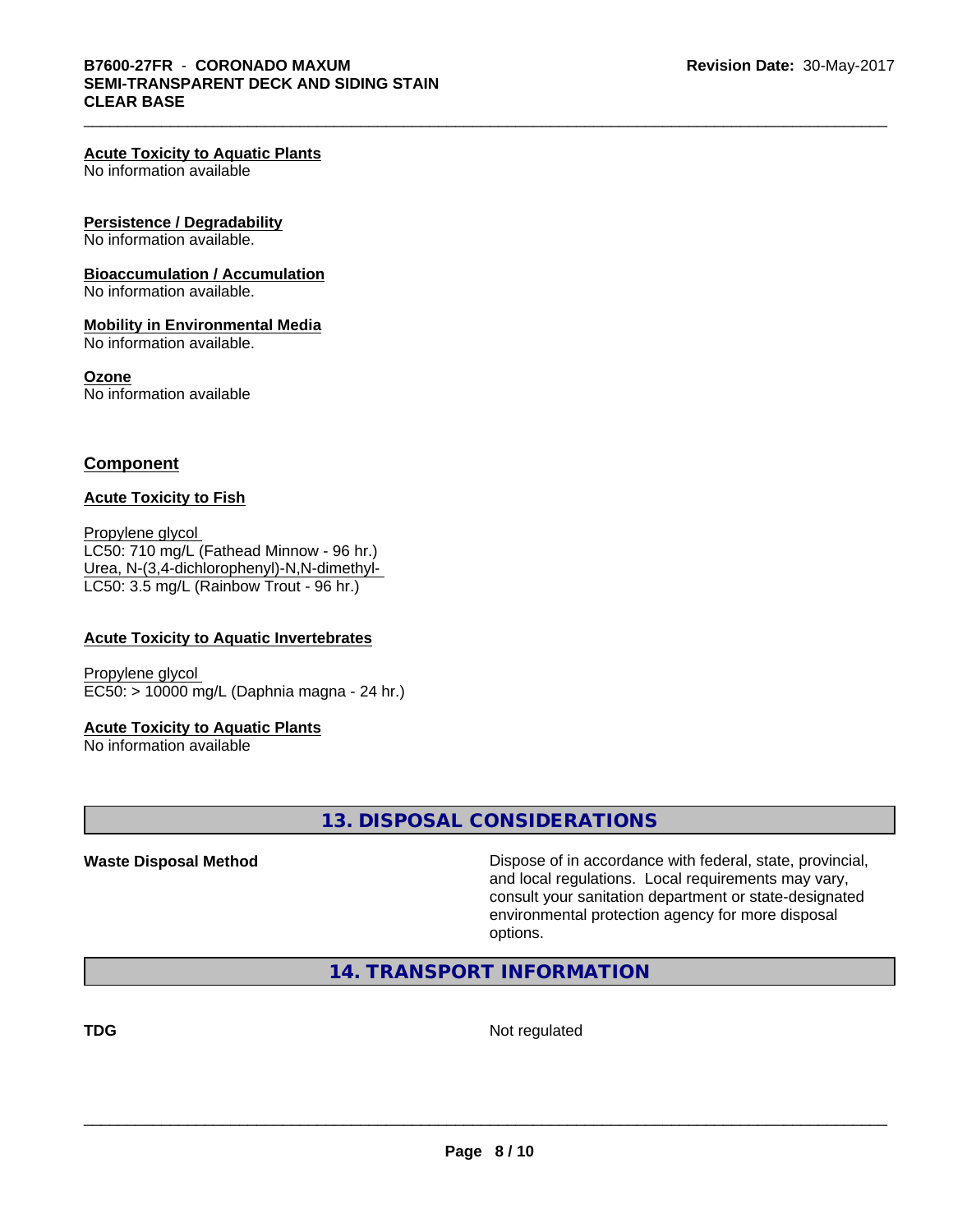**ICAO / IATA** Not regulated

**IMDG / IMO** Not regulated

### **15. REGULATORY INFORMATION**

### **International Inventories**

| TSCA: United States | Yes - All components are listed or exempt. |
|---------------------|--------------------------------------------|
| DSL: Canada         | Yes - All components are listed or exempt. |

#### **National Pollutant Release Inventory (NPRI)**

#### **NPRI Parts 1- 4**

This product contains the following Parts 1-4 NPRI chemicals:

| <b>Chemical Name</b> | <b>CAS-No</b> | Weight % (max) | <b>NPRI Parts 1-4</b> |  |
|----------------------|---------------|----------------|-----------------------|--|
| Propylene glycol     | 57-55-6       | 5%             | Listed                |  |
| Cobalt neodecanoate  | 27253-31-2    | $-0.25%$       | Listed                |  |

#### **NPRI Part 5**

This product contains the following NPRI Part 5 Chemicals:

*None*

#### **WHMIS Regulatory Status**

This product has been classified in accordance with the hazard criteria of the Hazardous Products Regulations (HPR) and the SDS contains all the information required by the HPR.

| 16. OTHER INFORMATION |                                                    |                                                                            |                      |                                                                                                                                                 |
|-----------------------|----------------------------------------------------|----------------------------------------------------------------------------|----------------------|-------------------------------------------------------------------------------------------------------------------------------------------------|
| HMIS -                | Health: $1^*$                                      | Flammability: 0                                                            | <b>Reactivity: 0</b> | $PPE: -$                                                                                                                                        |
| <b>HMIS Legend</b>    |                                                    |                                                                            |                      |                                                                                                                                                 |
| 0 - Minimal Hazard    |                                                    |                                                                            |                      |                                                                                                                                                 |
| 1 - Slight Hazard     |                                                    |                                                                            |                      |                                                                                                                                                 |
| 2 - Moderate Hazard   |                                                    |                                                                            |                      |                                                                                                                                                 |
| 3 - Serious Hazard    |                                                    |                                                                            |                      |                                                                                                                                                 |
| 4 - Severe Hazard     |                                                    |                                                                            |                      |                                                                                                                                                 |
| * - Chronic Hazard    |                                                    |                                                                            |                      |                                                                                                                                                 |
|                       |                                                    | X - Consult your supervisor or S.O.P. for "Special" handling instructions. |                      |                                                                                                                                                 |
|                       | present under the actual normal conditions of use. |                                                                            |                      | Note: The PPE rating has intentionally been left blank. Choose appropriate PPE that will protect employees from the hazards the material will   |
|                       |                                                    |                                                                            |                      | Caution: HMIS® ratings are based on a 0-4 rating scale, with 0 representing minimal hazards or risks, and 4 representing significant hazards or |
|                       |                                                    |                                                                            |                      | risks. Although HMIS® ratings are not required on MSDSs under 29 CFR 1910.1200, the preparer, has chosen to provide them. HMIS® ratings are     |
|                       |                                                    |                                                                            |                      | to be used only in conjunction with a fully implemented HMIS® program by workers who have received appropriate HMIS® training. HMIS® is a       |
|                       |                                                    |                                                                            |                      | registered trade and service mark of the NPCA. HMIS® materials may be purchased exclusively from J. J. Keller (800) 327-6868.                   |